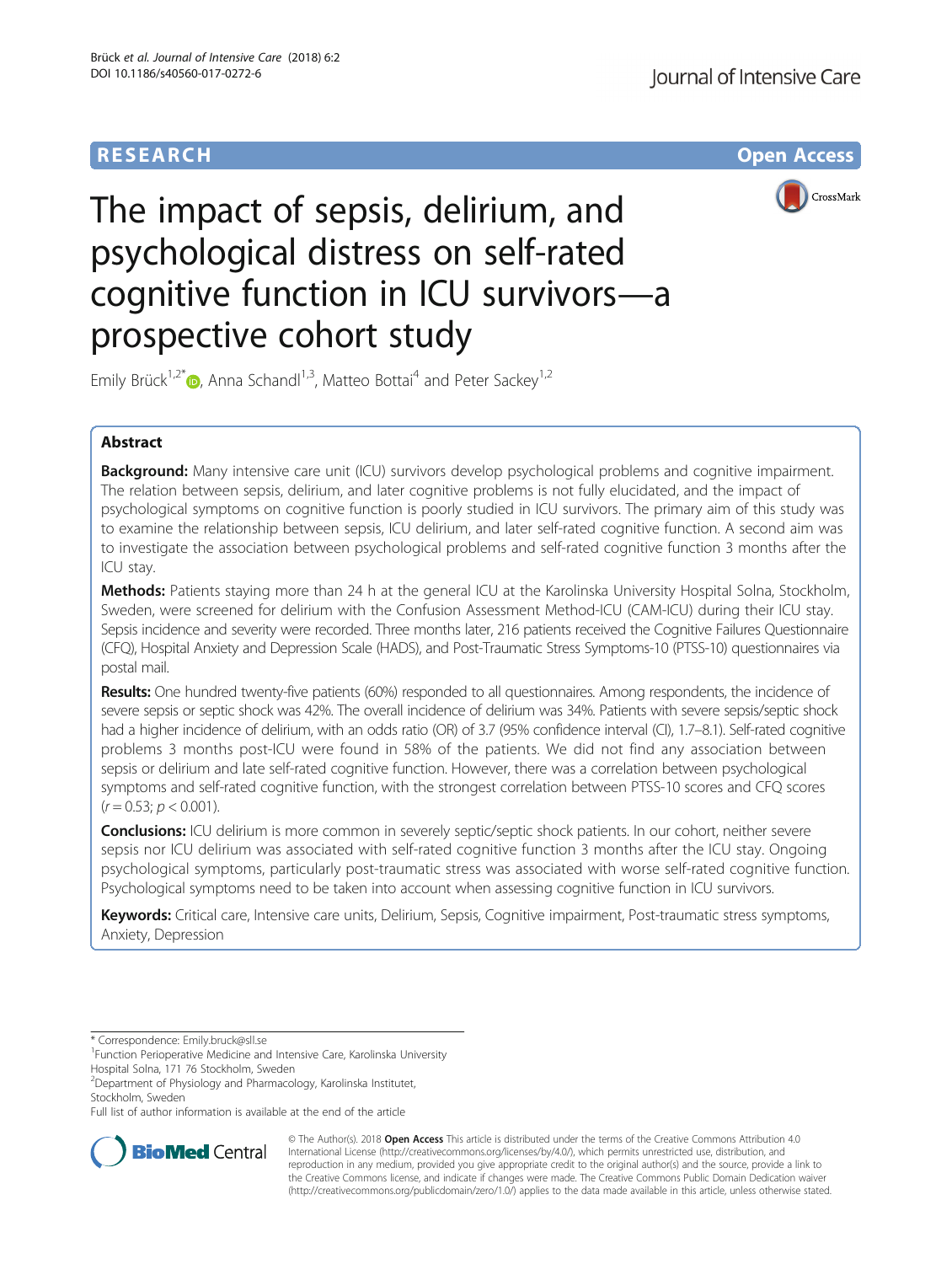# Background

A significant proportion of ICU survivors develops multiple complications, including cognitive impairment and psychological problems. Cognitive impairment can persist for a long time after critical illness, reducing healthrelated quality of life  $[1-3]$  $[1-3]$  $[1-3]$  $[1-3]$ . The reasons for cognitive impairment after critical illness are not fully understood, and many contributing factors have been suggested, including delirium [\[4](#page-6-0), [5](#page-6-0)] and sepsis [[6\]](#page-6-0).

Delirium has been reported to occur in up to 30–80% of ICU patients [\[7](#page-6-0)]. The incidence and duration of delirium have been associated with prolonged hospitalization and increased mortality and morbidity [\[7](#page-6-0)–[9](#page-6-0)] and been indicated as a risk factor for the development of later cognitive problems weeks to months after the ICU stay [[10](#page-6-0)–[12](#page-6-0)].

Sepsis occurs in one third of ICU patients [[13\]](#page-6-0), and mortality in patients with septic shock is high [\[13](#page-6-0), [14](#page-6-0)]. Besides carrying a high mortality rate, sepsis is associated with a significant burden of morbidities, such as multiple organ failure [[15](#page-6-0)], critical illness myopathy, and acute delirium [\[16\]](#page-6-0). The association between sepsis, ICU delirium, and prolonged cognitive problems is not fully elucidated, and mechanisms between postulated links are not well understood.

In parallel, up to 20% of ICU survivors have clinically significant problems with anxiety, depression, and posttraumatic stress disorder (PTSD) in the year after critical illness [\[17](#page-6-0), [18\]](#page-6-0). In non-ICU patients, post-traumatic stress and depressive problems have been associated with more cognitive problems compared to controls [[19\]](#page-6-0). To our knowledge, the potential association between psychological sequelae after critical illness and late cognitive problems in ICU survivors has not been investigated previously.

The objectives of this study were twofold. The primary objective was to assess whether sepsis and delirium were associated with a worse self-rated 3-month cognitive function in a mixed ICU population. A second objective was to investigate if depressive, anxiety, or posttraumatic stress symptoms were associated with selfrated cognitive dysfunction 3 months after ICU stay.

# Methods

# Study design

This was a prospective observational study at Karolinska University Hospital, where part of the patient cohort was included in an international multicenter study (PRE-DELIRIC) [\[20](#page-6-0), [21\]](#page-6-0). For the present study, patients were followed for 3 months. In order to reach a sufficient number of patients for power in the present study, data collection was prolonged after the PRE-DELIRIC study was ended. The study was approved by the Regional Ethical Review Board in Stockholm (Approval number 2012/35-31/2).

#### Patients

Patients with an ICU length of stay > 24 h at the general ICU, a mixed medical and surgical 13 beds, at Karolinska University Hospital in Solna, were eligible for this study. Patients who were mentally impaired (including dementia), had serious auditory or visual disorders, were unable to understand Swedish, or suffered from serious aphasia were excluded. Patients transferred to other ICUs were also excluded as the presence of or total duration of ICU delirium could not be assessed. Patients with a Richmond Agitation and Sedation Scale − 4 or more during their entire ICU stay were excluded, as it was not possible to perform delirium screening at any time.

As per ethical approval, patient consent to participation was obtained via postal mail at the time of questionnaire follow-up.

# Data collection

Data were collected from January 2012 to February 2013. Patients were not assessed for the study in the weekends and in the summer months of June–August as research nurses were not present in these periods. Patient characteristics data (age, history of psychological problems, pre-existing cognitive problems, abuses of nicotine, drugs or alcohol, diabetes mellitus, history of vascular disease) and ICU-related information (use of corticosteroids, respiratory failure, and APACHE II score) were collected from the electronic patient data management system and through medical chart review.

## Assessment of delirium

The general ICU nurses screened patients for delirium three times a day using the Confusion Assessment Method for the ICU (CAM-ICU) [\[22](#page-6-0), [23](#page-6-0)], as per clinical routine. CAM-ICU has shown good validity for identifying delirium in critically ill patients [\[24\]](#page-6-0). Patients were classified of having delirium if they had at least one positive CAM-ICU during their ICU stay.

#### Assessment of severe sepsis/septic shock

The presence and severity of sepsis were identified using standard definitions at the time—systemic inflammatory response syndrome (SIRS) in response to an infectious process.

We used the definition for severe sepsis and septic shock to include patients into one group, as sepsis without organ dysfunction or shock is very common in the ICU, and we wanted to select patients with evidence of organ dysfunction, an approach that has become formalized since the outset of our study [\[25\]](#page-6-0). Severe sepsis/septic shock was defined as sepsis with severe organ failure (kidney failure, coagulopathy, respiratory failure, acidosis) or sepsis with the need of inotropic drugs to sustain adequate blood pressure (Table [1](#page-2-0)).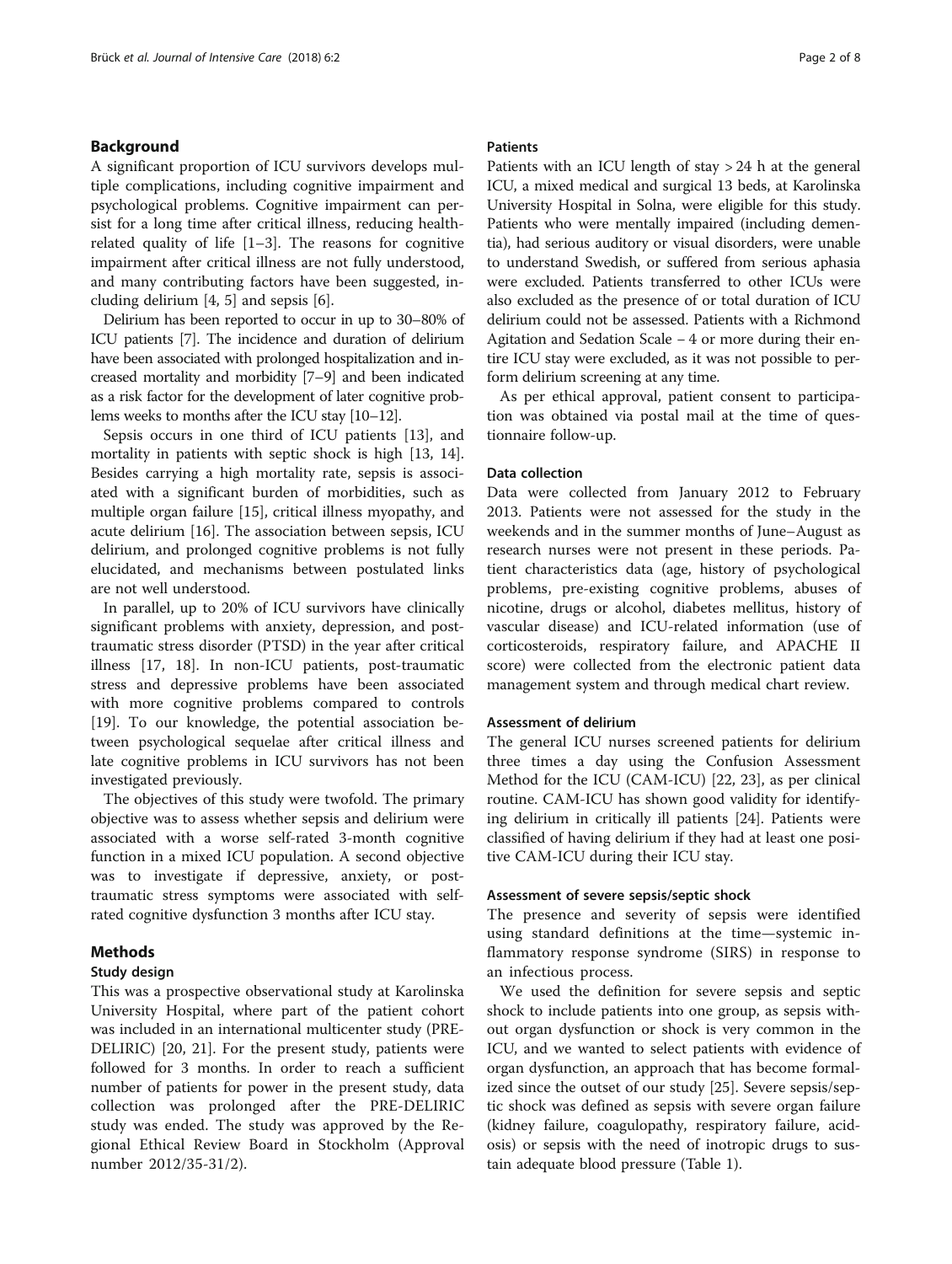<span id="page-2-0"></span>

| Table 1 Clinical definitions of sepsis used in the study |  |
|----------------------------------------------------------|--|
|----------------------------------------------------------|--|

| Systemic inflammatory response syndrome (SIRS) | Two or more of the following:<br>• Temperature $>$ 38 or $<$ 36 °C<br>$\cdot$ Heart rate $>90$ /min<br>• Respiratory rate $> 20$ /min<br>• White blood cell count > $12 \times 10^9$ or $< 4 \times 10^9$ |
|------------------------------------------------|-----------------------------------------------------------------------------------------------------------------------------------------------------------------------------------------------------------|
| Sepsis                                         | SIRS and evidence of infection                                                                                                                                                                            |
| Severe sepsis                                  | At least one sign of sepsis-associated organ dysfunction, hypoperfusion or hypotension, including<br>lactate acidosis, oliguria, or acute alteration of mental state                                      |
| Septic shock                                   | Severe sepsis with hypotension (systolic blood pressure < 90 mmHq or a reduction from baseline<br>>40 mmHg) refractory to adequate fluid resuscitations or need of inotropic drug                         |

#### Assessment of 3-month outcomes

The 3-month outcomes were (1) self-rated cognitive function, (2) symptoms of post-traumatic stress, and (3) anxiety or depression.

(1) For self-rated cognitive function, the Cognitive Failures Questionnaire (CFQ) was used [[26\]](#page-6-0). It consists of 25 questions covering four dimensions of cognition: memory, distraction, social blunders, and naming. Each response has a scale from 0 to 4, where 0 is never and 4 very often, referring to how often the specific cognitive difficulty occurs per day. A total CFQ score above 25 implies clinically significant cognitive problems [\[27](#page-6-0)].

(2) Post-Traumatic Stress Symptoms Scale-10 (PTSS-10) is an instrument to assess PTSD-related symptoms and consists of 14 questions divided into two parts [\[28](#page-6-0)]. Part A (four questions) concerns traumatic memories, whereas part B (ten questions) concerns current posttraumatic stress symptoms. In part B, the symptoms are graded from "never" [[1\]](#page-6-0) to "always" [\[7](#page-6-0)]. Part B total score above 35 (maximum 70) indicates clinically significant post-traumatic stress symptoms [[29](#page-6-0)]. The questionnaire is considered to be reliable and valid for assessing post-traumatic stress symptoms in former ICU patients [\[28](#page-6-0)].

(3) Hospital Anxiety and Depression Scale (HADS) is a questionnaire consisting of two subscales measuring patient's symptoms of anxiety and depression. A subscale score above 10 (maximum subscale score 21) indicates clinically significant problems [[30](#page-6-0)]. HADS is a well-used and valid instrument for detecting symptoms of anxiety and depression [\[31](#page-6-0), [32](#page-6-0)].

The questionnaires were sent by postal mail to the patients 3 months after ICU discharge. Non-responders received a reminder letter and a new set of questionnaires after 2 weeks.

#### **Statistics**

STATA version 14 (StataCorp, College Station, TX, USA) and GraphPad Prism version 6 (GraphPad Software, San Diego, CA, USA) were used for data analysis. Alpha level was set to 5%. A priori sample size calculations based on a five-point difference in the CFQ

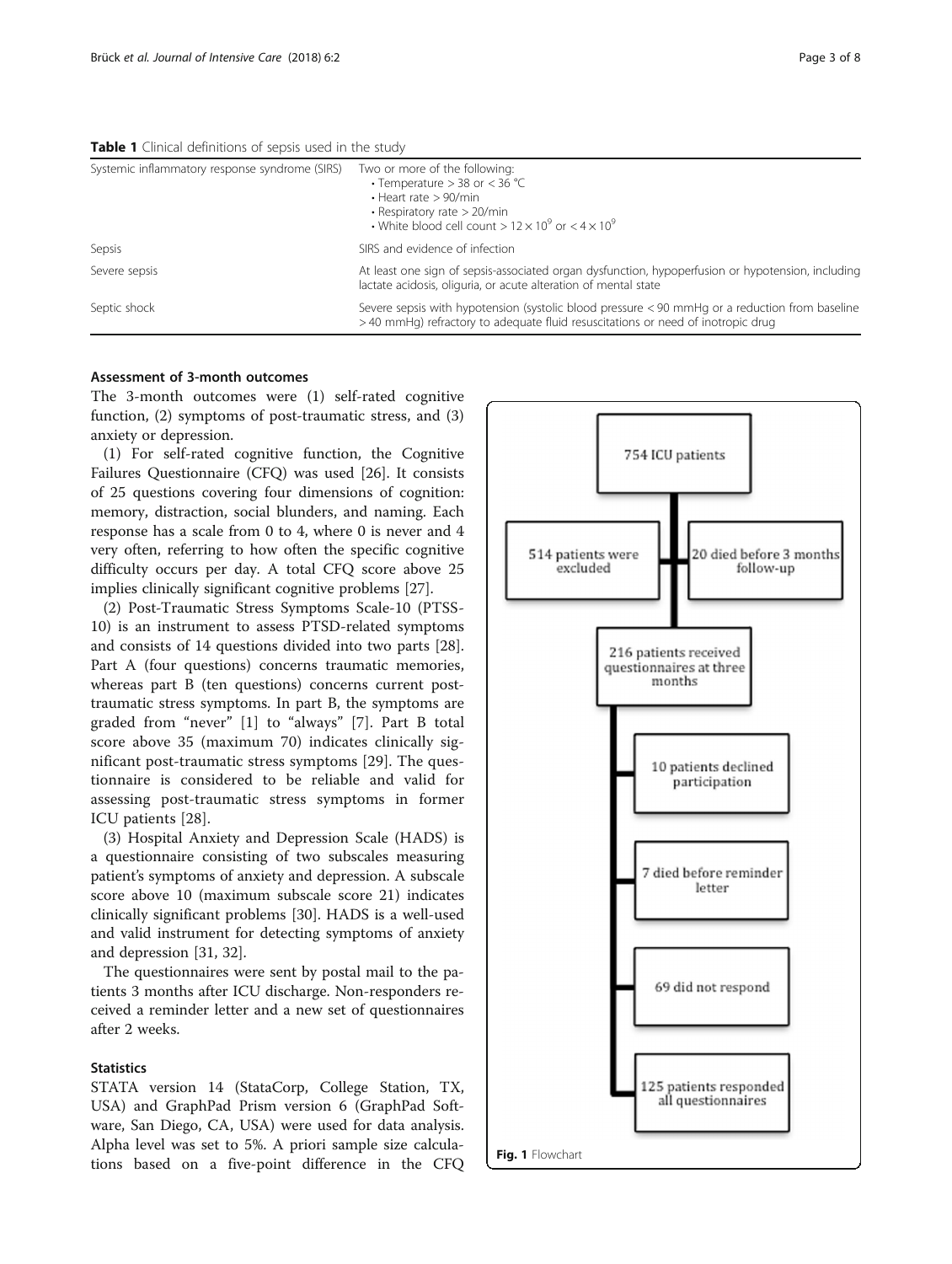<span id="page-3-0"></span>Table 2 Demographic characteristics of respondents

| Variable                          | No sepsis, $n$ $(\%)$ | Severe sepsis/septic shock, n (%) |
|-----------------------------------|-----------------------|-----------------------------------|
| Age, median (IQR) in years        | $62(42-73)$           | 63 (50-73)                        |
| Men                               | 47 (64)               | 29 (56)                           |
| History of cognitive disturbances | 4(5)                  | 3(6)                              |
| Alcohol, drug, or nicotine abuse  | 15(20)                | 16(31)                            |
| Diabetes mellitus                 | 8(11)                 | 8(15)                             |
| History of vascular disease       | 14 (19)               | 8(15)                             |
| History of cardiac disease        | 9(12)                 | 5(10)                             |
| APACHE II score, median (IQR)     | $8(6-12)$             | $13(9-17)$                        |
| Patient category                  |                       |                                   |
| Surgical                          | 34 (47)               | 14(27)                            |
| Medical                           | 28 (38)               | 29 (56)                           |
| Trauma                            | 11(15)                | 9(17)                             |

(standard deviation 10, power set to 80%) between delirious and non-delirious patients rendered a needed sample size of 124 patients.

Demographic data were presented as medians and interquartile range. Questionnaire data were treated as ordinal. The association between severe sepsis and ICU delirium, including potential confounders, was assessed using logistic regression and presented as odds ratio (OR) with 95% confidence intervals (CIs). Potential confounders were the severity of illness (APACHE II score), diabetes mellitus (present/not present), substance abuse (present/not present), and history of psychological problems (present/not present). Duration of ICU delirium was compared between patients ever or never having severe sepsis/septic shock with Student's  $t$  test. The association between severe sepsis/septic shock, ICU delirium, and 3-month cognitive outcome (CFQ) was assessed using generalized estimating equations and presented as mean differences with 95% CI. The correlation between



PTSS-10, HADS subscales, and CFQ was assessed with Spearman's rank correlation.

### Results

Among 754 patients treated at the ICU during the study period, 216 patients received the questionnaires 3 months after ICU stay (Fig. [1\)](#page-2-0). Seven patients died before the reminder letter. Of the remaining patients, 10 declined participation and 74 did not answer. One hundred twenty-five (60%) responded to all three questionnaires. Demographic data for respondents are illustrated in Table 2.

# Severe sepsis/septic shock and delirium during the ICU stay

Forty-two percent of the patients had severe sepsis/ septic shock. The overall incidence of ICU delirium was 34%, with a significantly higher incidence in patients with severe sepsis/septic shock (Fig. 2), with a crude OR of 3.7 (95% CI, 1.7–8.1), and with an adjusted OR of 2.9 (95% CI, 1.2–7.2) (adjusted for APA-CHE II score, diabetes mellitus, substance abuse, history of psychological problems.)

The mean duration of ICU delirium (days) was longer in the severe sepsis/septic shock group than in the group

Table 3 Median (IQR) CFQ, PTSS-10, and HADS 3 months after ICU discharge

| Ouestionnaire | No severe sepsis/septic<br>shock $(n = 73)$ | Severe sepsis/septic<br>shock ( $n = 52$ ) |
|---------------|---------------------------------------------|--------------------------------------------|
| <b>CFO</b>    | $28(17-37)$                                 | $28(14-36)$                                |
| PTSS-10       | $20(15-30)$                                 | $17(12-29)$                                |
| <b>HADS</b>   | $8(3-13)$                                   | $6(3-14)$                                  |
| Anxiety       | $4(1-6)$                                    | $2(1-6)$                                   |
| Depression    | $4(2-7)$                                    | $4(1-8)$                                   |
|               |                                             |                                            |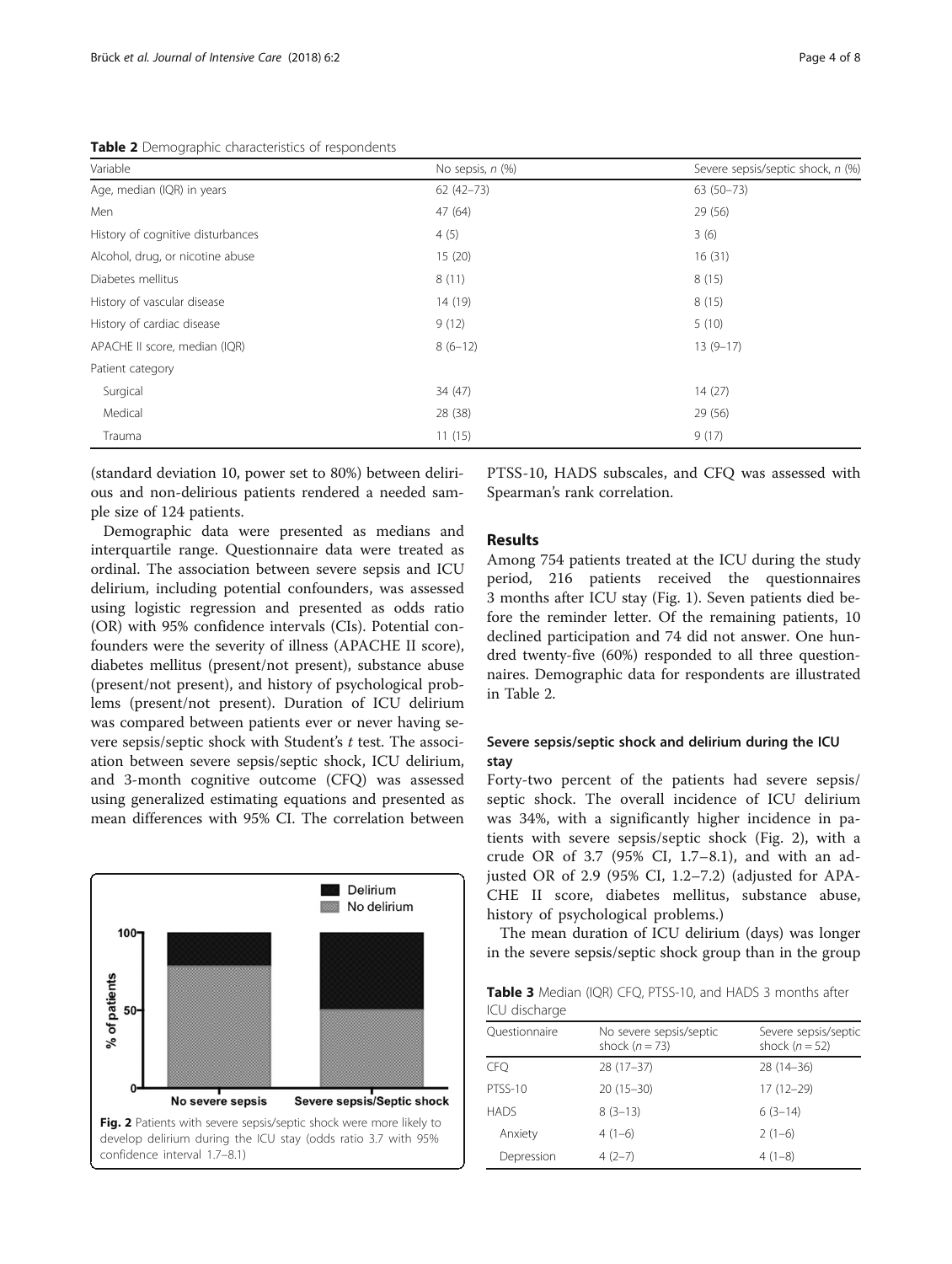| <b>THE REPORT SERVICE SERVICE SERVICE SHOCK GETTING</b> |                                       |                             |  |  |
|---------------------------------------------------------|---------------------------------------|-----------------------------|--|--|
|                                                         | Cognitive failure questionnaire score |                             |  |  |
|                                                         | Crude model                           | Adjusted model <sup>a</sup> |  |  |
|                                                         | MD (95% CI)                           | MD (95% CI)                 |  |  |
| No severe sepsis/septic shock (reference)               |                                       |                             |  |  |
| Severe sepsis/septic shock                              | $-1.73$ ( $-5.69$ to 2.23)            | $-2.76$ ( $-6.65$ to 1.12)  |  |  |
| Delirium                                                | 1.44 ( $-2.69$ to 5.58)               | $0.61$ (-3.32 to 4.54)      |  |  |

Table 4 Mean differences (MDs) and 95% confidence intervals (Cls) for the Cognitive Failure Questionnaire scores in patients with/ without severe sepsis/septic shock and delirium

<sup>a</sup>Included variables in the adjusted model are history of vascular disease, alcohol abuse, history of psychological problems, and respiratory failure

without severe sepsis/septic shock  $(1.17 \pm 0.22$  versus  $0.45 \pm 0.13$ ,  $p = .034$ ).

# Severe sepsis/septic shock, ICU delirium, and cognitive function 3 months post-ICU

Median CFQ scores (IQR) for patients without severe sepsis/septic shock and severe sepsis/septic shock were 28 [\[17](#page-6-0)–[37\]](#page-6-0) and 28 [\[14](#page-6-0)–[36\]](#page-6-0), respectively (Table [3](#page-3-0)). We did not find any association between the incidence of severe sepsis/septic shock or ICU delirium and later cognitive self-rated cognitive function (Table 4). We explored the possible interaction between sepsis and delirium without significant findings (data not shown).

## Psychological outcome and self-rated cognitive function 3 months post-ICU

Fourteen percent of the respondents had PTSS-10 part B scores above 35. For HADS, the proportion of patients with an anxiety subscale score > 10 was 14% and with a depression subscale score > 10 was 13%.

Patients with high scores in PTSS-10 part B had a worse self-rated cognitive function  $(r = 0.53; p < 0.001)$ 

(Fig. 3). Similarly, there was a correlation between anxiety and depressive symptoms and self-rated cognitive dysfunction (HADS-a and CFQ  $r = 0.52$   $p < .001$ ; HADSd and CFQ  $r = 0.44$   $p < .001$ ) (Fig. 3).

# **Discussion**

In this prospective observational study, patients with severe sepsis/septic shock had a higher incidence of ICU delirium. Neither severe sepsis/septic shock nor ICU delirium was associated with self-rated cognitive function 3 months after the ICU stay.

We found a significant correlation between the degree of psychological symptoms and self-rated cognitive function 3 months after ICU stay, with the strongest association between post-traumatic stress symptoms and cognitive function. To our knowledge, this is the first report on such an association in ICU survivors.

The potential link between acute and longer-term brain dysfunction in ICU survivors has been investigated in other studies [[10](#page-6-0)–[12](#page-6-0), [33\]](#page-6-0). In a study by van den Boogaard et al., with a median follow-up period of 18 months, only small differences between patients with

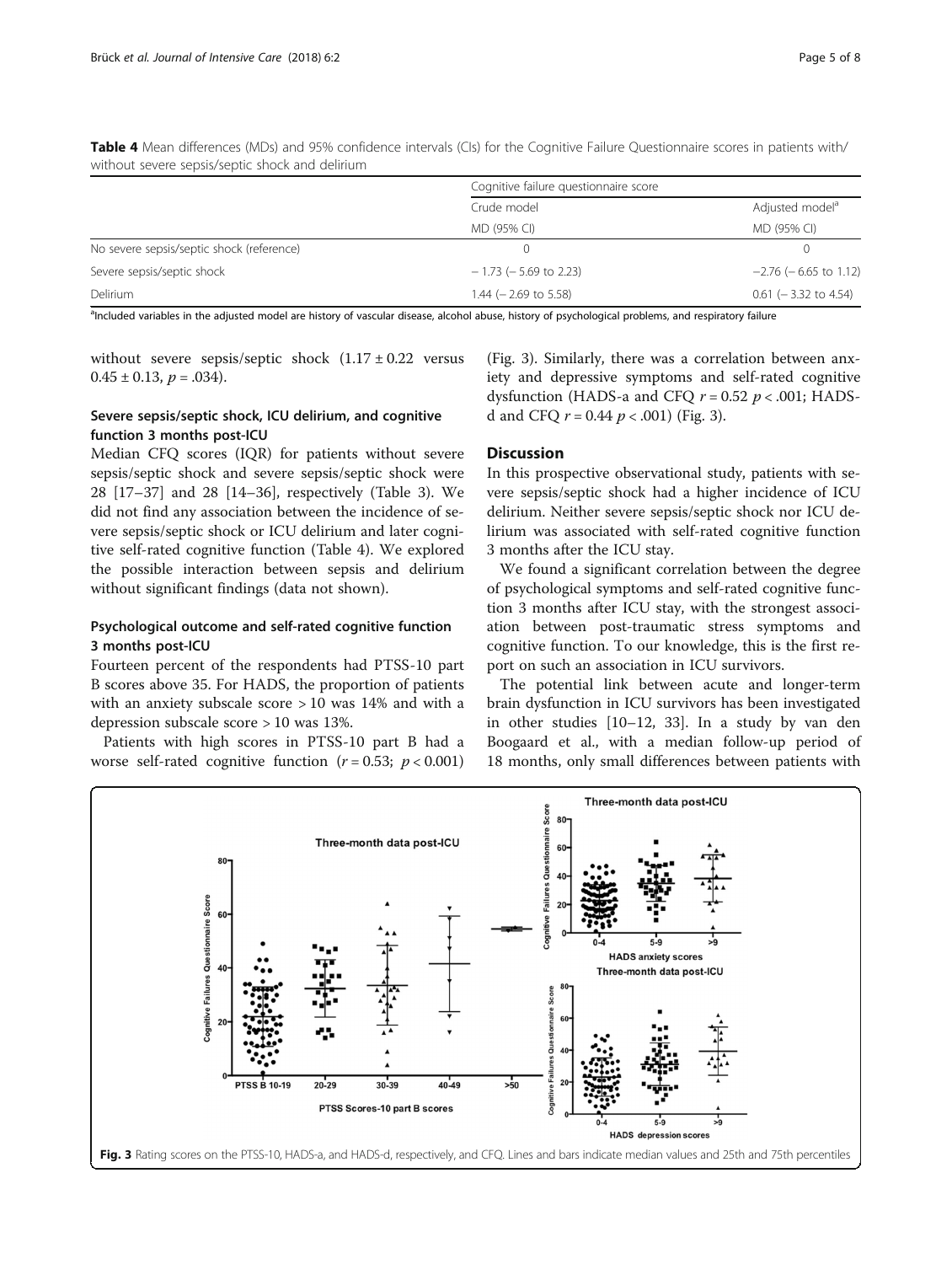and without delirium were found. In the cognitive follow-up study of ICU survivors by Pandharipande et al., the incidence of delirium was not associated with long-term cognitive outcome [[11\]](#page-6-0). The authors found a correlation when the duration of hospital delirium was included in the analysis, a parameter that implied monitoring beyond the ICU stay, which is not routine in our hospital and not part of our study protocol.

Clinical definitions of sepsis have been reviewed recently with a focus on clinical severity [\[34](#page-6-0)]. While some studies indicate an association between sepsis and cognitive function, in the short and longer term [[6, 12\]](#page-6-0), it may be that simple clinical definitions are not sufficiently specific for later cognitive manifestations of severe infection. Future research may possibly identify other early markers of septic encephalopathy or finer predictors of later cognitive problems associated with sepsis [\[35](#page-6-0), [36\]](#page-6-0).

As stated, we found significant correlations between the degree of psychological symptoms and self-rated cognitive dysfunction, with the strongest correlation between post-traumatic stress and cognitive dysfunction.

To our knowledge, this has never been described or accounted for in an ICU survivor cohort before. The findings are in line with studies from non-ICU patient populations, describing a link between psychological distress and cognitive dysfunction [[37](#page-6-0)–[39](#page-6-0)] This has been shown also in patients without apparent somatic injury [[40\]](#page-6-0). Thus, it may be likely that cognitive impairment after critical illness might at least in part be mediated via emotional modulation and not necessarily via somatic illness or neurotrauma. Considering the symptomatology of post-traumatic stress that includes sleeping problems, hyperarousal, and concentration difficulties, it is plausible that patients with post-traumatic stress symptoms would have impaired cognitive function.

In light of the relatively high proportion of ICU survivors that suffer from psychological problems such as PTSD, depression, and anxiety [\[17](#page-6-0), [18](#page-6-0)], we suggest that psychological state be assessed and accounted for when investigating and reporting cognitive outcomes after critical illness. Further, a clinically important research question arises—can PTSD treatment or prophylaxis in distressed ICU survivors improve their cognitive function?

#### Limitations

Our study has several limitations. The questionnaire response rate was 60%, similar to that of many ICU follow-up studies. A higher response rate would have been desirable. However, participation was voluntary, and as per ethical approval, the offer to patients to participate and consent was given with the questionnaires.

This study was conducted before the introduction of the most recent sepsis definition [[34,](#page-6-0) [41](#page-7-0)]. The present definition requires organ dysfunction, with an increase in Sequential Organ Failure Assessment (SOFA) score of 2 points or more. We did not assess SOFA score. However, our priori approach, using only severe sepsis and septic shock, as "cases" is likely a closer approximation to the new definition, with sicker patients compared to a more liberal approach that would include all patients that simply fulfilled sepsis criteria.

Another limitation is the lack of baseline cognitive function, as most patients were emergency admissions, precluding such assessment.

It is also important to recognize that the CFQ is not a formal neuropsychological test [[27](#page-6-0)]. However, the fact that CFQ is a self-rated test means it measures cognitive complaints patients experience in their everyday life, which is a relevant patient outcome.

#### **Conclusions**

In our cohort, neither severe sepsis nor ICU delirium was associated with self-rated cognitive function 3 months after the ICU stay. Ongoing psychological symptoms, particularly post-traumatic stress, were associated with worse self-rated cognitive function. This finding has implications on the interpretation and understanding of cognitive function after critical illness and ICU stay. Psychological screening is warranted in parallel with cognitive function assessment in ICU survivors.

#### **Abbreviations**

CAM-ICU: Confusion Assessment Method-ICU; CFQ: Cognitive Failures Questionnaire; HADS: Hospital Anxiety and Depression Scale; ICU: Intensive care unit; IQR: Interquartile range; PTSD: Post-traumatic stress disorder; PTSS-10: Post-Traumatic Stress Symptoms Checklist-10

#### Acknowledgements

None.

### Funding

Funding supported by grants provided by the Stockholm County Council (ALF), the Olle Byggmästare Foundation, and the Department of Perioperative Medicine and Intensive Care, Karolinska University Hospital Stockholm, Sweden.

#### Availability of data and materials

The datasets used and analyzed during the current study are available from the corresponding author on reasonable request.

#### Authors' contributions

EB performed the data collection and data analyses and was responsible for the manuscript writing. AS contributed to the study design, data analysis, and manuscript writing. MB contributed to the statistical analyses and reviewed the manuscript. PS contributed to the study design, data analysis, and manuscript writing. All authors read and approved the final manuscript.

#### Ethics approval and consent to participate

The study was approved by the Karolinska Institutet Regional Ethics Review Board in Stockholm, Sweden, approval number 2012/35-31/2.

#### Consent for publication

All participants gave informed consent.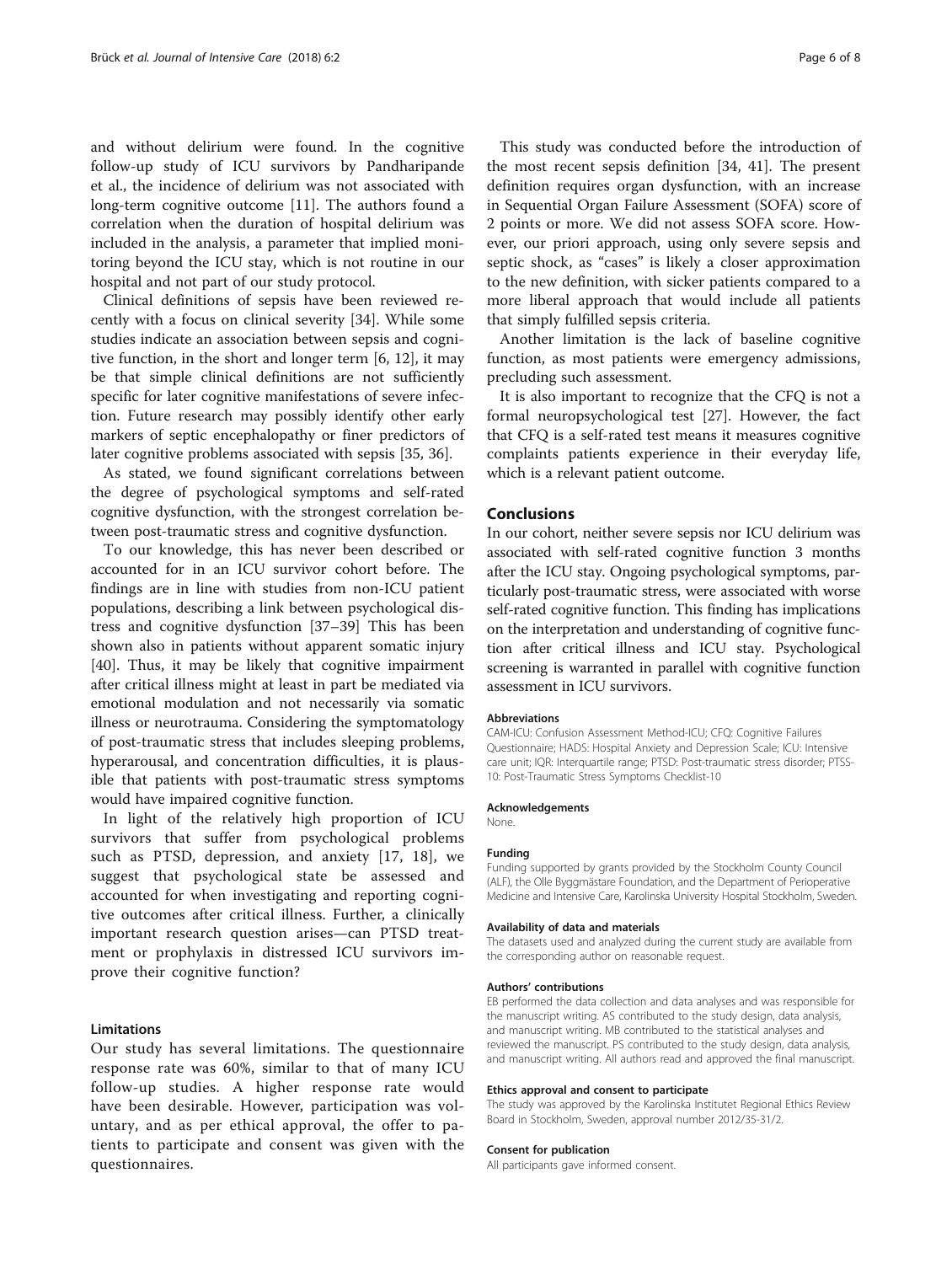#### <span id="page-6-0"></span>Competing interests

The authors declare that they have no competing interests.

#### Publisher's Note

Springer Nature remains neutral with regard to jurisdictional claims in published maps and institutional affiliations.

#### Author details

<sup>1</sup> Function Perioperative Medicine and Intensive Care, Karolinska University Hospital Solna, 171 76 Stockholm, Sweden. <sup>2</sup>Department of Physiology and Pharmacology, Karolinska Institutet, Stockholm, Sweden. <sup>3</sup>Department of Molecular Medicine and Surgery, Karolinska Institutet, Stockholm, Sweden. 4 The Unit of Biostatistics, Institute of Environmental Medicine, Karolinska Institutet, 171 77 Stockholm, Sweden.

#### Received: 12 October 2017 Accepted: 14 December 2017 Published online: 08 January 2018

#### References

- 1. Cuthbertson BH, Scott J, Strachan M, Kilonzo M, Vale L. Quality of life before and after intensive care. Anaesthesia. 2005;60(4):332–9.
- 2. Oeyen SG, Vandijck DM, Benoit DD, Annemans L, Decruyenaere JM. Quality of life after intensive care: a systematic review of the literature. Crit Care Med. 2010;38(12):2386–400.
- 3. Herridge MS, Cheung AM, Tansey CM, Matte-Martyn A, Diaz-Granados N, Al-Saidi F, et al. One-year outcomes in survivors of the acute respiratory distress syndrome. N Engl J Med. 2003;348(8):683–93.
- 4. Pandharipande P, Jackson J, Ely EW. Delirium: acute cognitive dysfunction in the critically ill. Curr Opin Crit Care. 2005;11(4):360–8.
- Saczynski JS, Marcantonio ER, Quach L, Fong TG, Gross A, Inouye SK, et al. Cognitive trajectories after postoperative delirium. N Engl J Med. 2012; 367(1):30–9.
- 6. Iwashyna TJ, Ely EW, Smith DM, Langa KM. Long-term cognitive impairment and functional disability among survivors of severe sepsis. JAMA. 2010; 304(16):1787–94.
- 7. Thomason JW, Shintani A, Peterson JF, Pun BT, Jackson JC, Ely EW. Intensive care unit delirium is an independent predictor of longer hospital stay: a prospective analysis of 261 non-ventilated patients. Crit Care. 2005;9(4): R375–81.
- Ely EW, Shintani A, Truman B, Speroff T, Gordon SM, Harrell FE, et al. Delirium as a predictor of mortality in mechanically ventilated patients in the intensive care unit. JAMA. 2004;291(14):1753–62.
- 9. Lin SM, Liu CY, Wang CH, Lin HC, Huang CD, Huang PY, et al. The impact of delirium on the survival of mechanically ventilated patients. Crit Care Med. 2004;32(11):2254–9.
- 10. van den Boogaard M, Schoonhoven L, Evers AW, van der Hoeven JG, van Achterberg T, Pickkers P. Delirium in critically ill patients: impact on longterm health-related quality of life and cognitive functioning. Crit Care Med. 2012;40(1):112–8.
- 11. Girard TD, Jackson JC, Pandharipande PP, Pun BT, Thompson JL, Shintani AK, et al. Delirium as a predictor of long-term cognitive impairment in survivors of critical illness. Crit Care Med. 2010;38(7):1513–20.
- 12. Pandharipande PP, Girard TD, Jackson JC, Morandi A, Thompson JL, Pun BT, et al. Long-term cognitive impairment after critical illness. N Engl J Med. 2013;369(14):1306–16.
- 13. Vincent JL, Taccone F, Schmit X. Classification, incidence, and outcomes of sepsis and multiple organ failure. Contrib Nephrol. 2007;156:64–74.
- 14. Kaukonen KM, Bailey M, Suzuki S, Pilcher D, Bellomo R. Mortality related to severe sepsis and septic shock among critically ill patients in Australia and New Zealand, 2000–2012. JAMA. 2014;311(13):1308–16.
- 15. Deitch EA. Multiple organ failure. Pathophysiology and potential future therapy. Ann Surg. 1992;216(2):117–34.
- 16. Ebersoldt M, Sharshar T, Annane D. Sepsis-associated delirium. Intensive Care Med. 2007;33(6):941–50.
- 17. Davydow DS, Gifford JM, Desai SV, Needham DM, Bienvenu OJ. Posttraumatic stress disorder in general intensive care unit survivors: a systematic review. Gen Hosp Psychiatry. 2008;30(5):421–34.
- 18. Davydow DS, Gifford JM, Desai SV, Bienvenu OJ, Needham DM. Depression in general intensive care unit survivors: a systematic review. Intensive Care Med. 2009;35(5):796–809.
- 19. Cohen BE, Neylan TC, Yaffe K, Samuelson KW, Li Y, Barnes DE. Posttraumatic stress disorder and cognitive function: findings from the mind your heart study. J Clin Psychiatry. 2013;74(11):1063–70.
- 20. van den Boogaard M, Pickkers P, Slooter AJ, Kuiper MA, Spronk PE, van der Voort PH, et al. Development and validation of PRE-DELIRIC (PREdiction of DELIRium in ICu patients) delirium prediction model for intensive care patients: observational multicentre study. BMJ. 2012; 344:e420.
- 21. van den Boogaard M, Schoonhoven L, Maseda E, Plowright C, Jones C, Luetz A, et al. Recalibration of the delirium prediction model for ICU patients (PRE-DELIRIC): a multinational observational study. Intensive Care Med. 2014;40(3):361–9.
- 22. Ely EW, Inouye SK, Bernard GR, Gordon S, Francis J, May L, et al. Delirium in mechanically ventilated patients: validity and reliability of the confusion assessment method for the intensive care unit (CAM-ICU). JAMA. 2001; 286(21):2703–10.
- 23. Ely EW, Margolin R, Francis J, May L, Truman B, Dittus R, et al. Evaluation of delirium in critically ill patients: validation of the Confusion Assessment Method for the Intensive Care Unit (CAM-ICU). Crit Care Med. 2001;29(7): 1370–9.
- 24. Gusmao-Flores D, Salluh JI, Chalhub RA, Quarantini LC. The confusion assessment method for the intensive care unit (CAM-ICU) and intensive care delirium screening checklist (ICDSC) for the diagnosis of delirium: a systematic review and meta-analysis of clinical studies. Crit Care. 2012;16(4):R115.
- 25. Vincent JL, Opal SM, Marshall JC, Tracey KJ. Sepsis definitions: time for change. Lancet. 2013;381(9868):774–5.
- 26. Broadbent DE, Cooper PF, FitzGerald P, Parkes KR. The Cognitive Failures Questionnaire (CFQ) and its correlates. Br J Clin Psychol. 1982;21(Pt 1):1–16.
- 27. Bridger RS, Johnsen S, Brasher K. Psychometric properties of the Cognitive Failures Questionnaire. Ergonomics. 2013;56(10):1515–24.
- 28. Stoll C, Kapfhammer HP, Rothenhäusler HB, Haller M, Briegel J, Schmidt M, et al. Sensitivity and specificity of a screening test to document traumatic experiences and to diagnose post-traumatic stress disorder in ARDS patients after intensive care treatment. Intensive Care Med. 1999;25(7):697–704.
- 29. Nickel M, Leiberich P, Nickel C, Tritt K, Mitterlehner F, Rother W, et al. The occurrence of posttraumatic stress disorder in patients following intensive care treatment: a cross-sectional study in a random sample. J Intensive Care Med. 2004;19(5):285–90.
- 30. Zigmond AS, Snaith RP. The hospital anxiety and depression scale. Acta Psychiatr Scand. 1983;67(6):361–70.
- 31. Lisspers J, Nygren A, Soderman E. Hospital Anxiety and Depression Scale (HAD): some psychometric data for a Swedish sample. Acta Psychiatr Scand. 1997;96(4):281–6.
- 32. Bjelland I, Dahl AA, Haug TT, Neckelmann D. The validity of the Hospital Anxiety and Depression Scale. An updated literature review. J Psychosom Res. 2002;52(2):69–77.
- 33. Wolters AE, van Dijk D, Pasma W, Cremer OL, Looije MF, de Lange DW, et al. Long-term outcome of delirium during intensive care unit stay in survivors of critical illness: a prospective cohort study. Crit Care. 2014;18(3):R125.
- 34. Singer M, Deutschman CS, Seymour CW, Shankar-Hari M, Annane D, Bauer M, et al. The Third International Consensus Definitions for Sepsis and Septic Shock (Sepsis-3). JAMA. 2016;315(8):801–10.
- 35. Chavan SS, Huerta PT, Robbiati S, Valdes-Ferrer SI, Ochani M, Dancho M, et al. HMGB1 mediates cognitive impairment in sepsis survivors. Mol Med. 2012;18:930–7
- 36. Widmann CN, Heneka MT. Long-term cerebral consequences of sepsis. Lancet Neurol. 2014;13(6):630–6.
- 37. Hohman TJ, Beason-Held LL, Resnick SM. Cognitive complaints, depressive symptoms, and cognitive impairment: are they related? J Am Geriatr Soc. 2011;59(10):1908–12.
- 38. Qureshi SU, Long ME, Bradshaw MR, Pyne JM, Magruder KM, Kimbrell T, et al. Does PTSD impair cognition beyond the effect of trauma? J Neuropsychiatry Clin Neurosci. 2011;23(1):16–28.
- 39. Schuitevoerder S, Rosen JW, Twamley EW, Ayers CR, Sones H, Lohr JB, et al. A meta-analysis of cognitive functioning in older adults with PTSD. J Anxiety Disord. 2013;27(6):550–8.
- 40. Vasterling JJ, Duke LM, Brailey K, Constans JI, Allain AN, Sutker PB. Attention, learning, and memory performances and intellectual